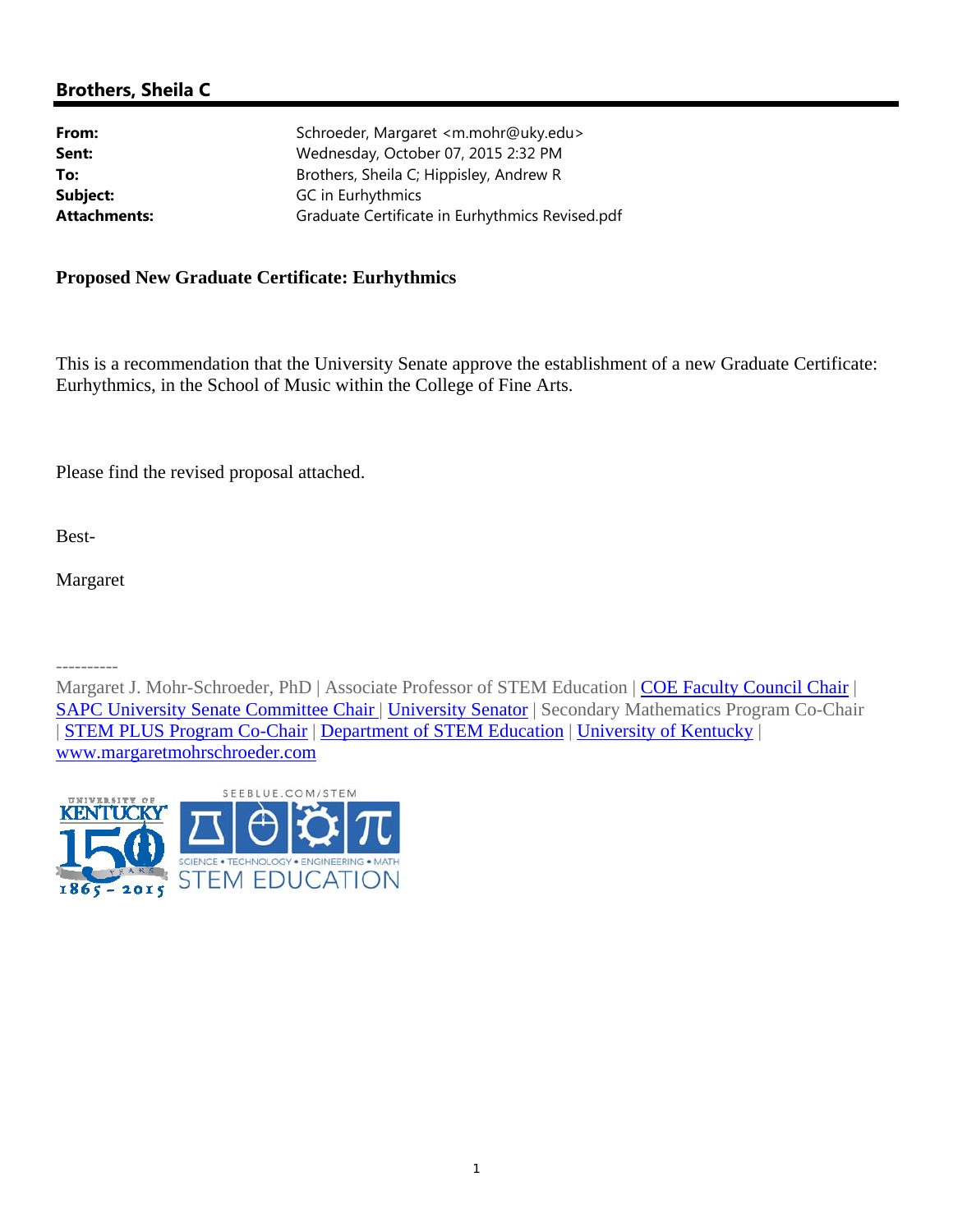# UNIVERSITY OF KENTUCKY **SCHOOL OF MUSIC COLLEGE OF FINE ARTS**

### **Proposal for a Graduate Certificate in Eurhythmics**

### **Purpose and Background**

The main target student population for this Certificate is school music teachers, but eurhythmics training benefits all musicians and many others such as dancers, music therapists, and actors. There are three main approaches to teaching general music in the field of music education recognized by most music specialists. These approaches are the Orff Schulwerk, Kodaly Methods, and Dalcroze Eurhythmics. There are summer teacher training workshops in many higher education institutions for the first two approaches, but only very few in Eurhythmics, an approach to music education created by Emile Jaques-Dalcroze. The offering of Eurhythmics training at the University of Kentucky will answer to the demand for professional development opportunities for artists in this region, and perhaps would attract participants from overseas, especially from Asia where Eurhythmics is very well received. Our UK School of Music has implemented the Graduate Certificate in Orff Schulwerk for over ten years with good success as a gateway to our MM degree and Rank I studies. This Graduate Certificate in Eurhythmics will follow the Orff model.

### The Graduate Certificate Director

The Administrative Director for the UK Graduate Certificate in Eurhythmics is Professor Martina Vasil. The Graduate Faculty of Record will comprise of Martina Vasil, (Graduate Certificate Director), David Sogin, PhD (Chair of the Music Education Division and DGS of Music), and Michael Hudson, PhD (Faculty of Music Education). Due to the specialty of the subject area, Master Teaching Artists certified by the American Eurhythmics Association are required to conduct the courses. William Todd Anderson, PhD, PTI, serves as program coordinator, and Kathy Thomsen, DMA, graduate faculty of Hamline University, serves as summer visiting instructor.

### **Certificate Objectives**

Objectives and competencies of this curriculum align with those of the American Eurhythmics Society (www.americaneurhythmics.org).

## **Student Learning Outcomes (SLO)**

At the completion of this Graduate Certificate, students will be able to:

1. Demonstrate mastery of eurhythmics concepts.

2. Show facility in singing and identifying chromatic scales in the fixed-do system with sensitivity to intonation and expression, based on solfege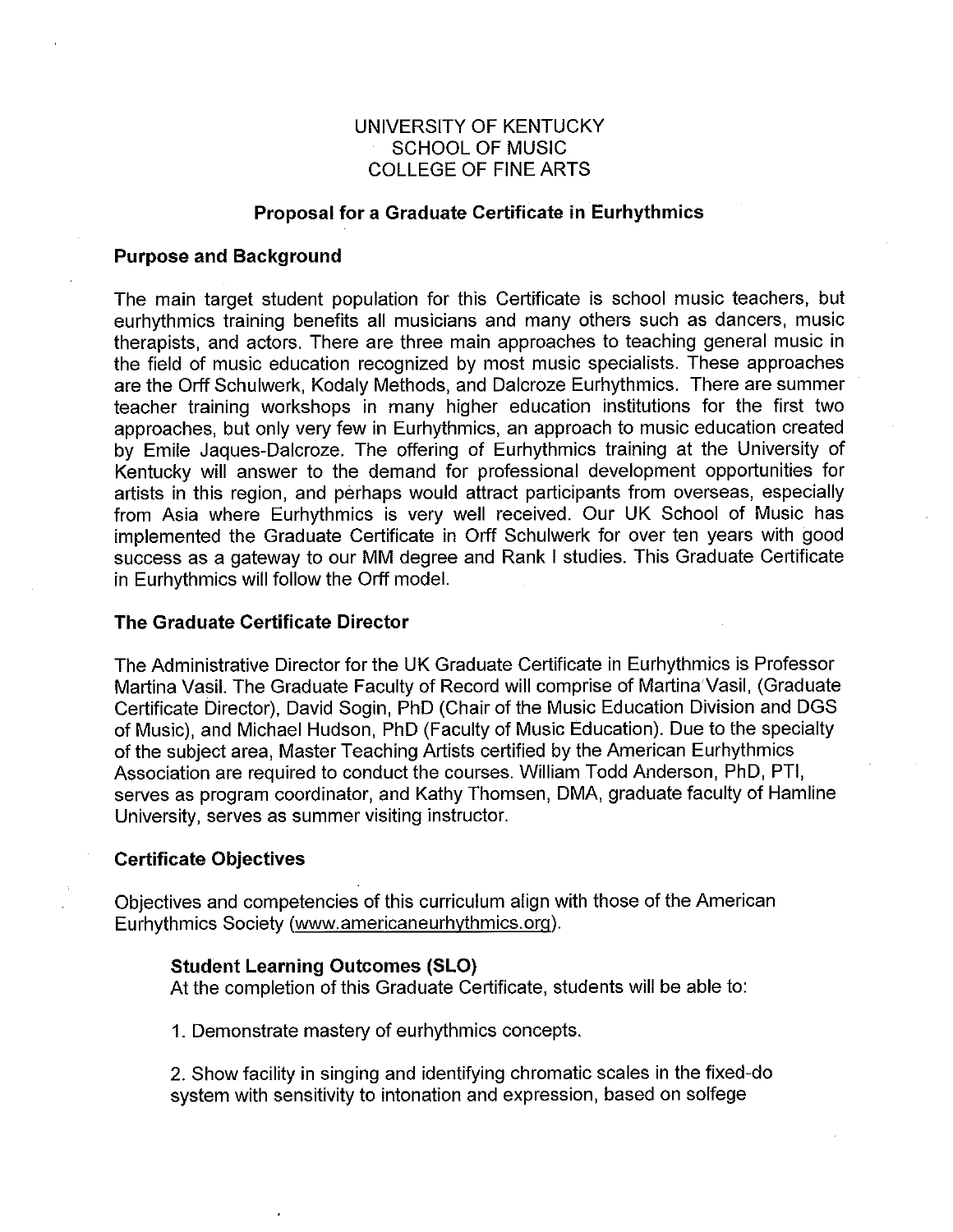principles.

3. Improvise music for movement at the piano or using other instruments.

4. Show expertise in designing instructional materials and lesson activities implementing the Dalcroze philosophy, pedagogic techniques, and skills for students of varying age groups.

The SLO will be assessed according to:

1. Competencies embedded for each course as indicated by course assignments, peer presentation, and lesson plans.

2. Student portfolio showing representative samples of the process and products of a project implementing the Dalcroze philosophy and pedagogic techniques.

# **Curriculum**

The University of Kentucky Eurhythmics Certificate consists of 12 semester credit hours:

| <b>MUS 662</b><br>Dalcroze Approach I                           | This course is especially designed for music teachers who<br>wish to acquire knowledge and skills in Dalcroze pedagogy                                                                                                                                                                                                                                                                                                                                                |
|-----------------------------------------------------------------|-----------------------------------------------------------------------------------------------------------------------------------------------------------------------------------------------------------------------------------------------------------------------------------------------------------------------------------------------------------------------------------------------------------------------------------------------------------------------|
| (3 cr)                                                          | and musicianship. There are two parts of this course: on-site<br>participation and an online component. Students will be                                                                                                                                                                                                                                                                                                                                              |
| <b>MUS 663</b><br>Dalcroze Approach II                          | immersed in the principal subjects of the Dalcroze approach:<br>eurhythmics, solfège, and improvisation. The on-site session                                                                                                                                                                                                                                                                                                                                          |
| $(3 \text{ cr})$                                                | provides creative experiences of hands-on activities and the<br>online component covers assignments related to the                                                                                                                                                                                                                                                                                                                                                    |
| <b>MUS 668</b><br>Dalcroze Approach III                         | philosophy, history, composition, lesson designs, and<br>discussion of the Dalcroze approach in music education.                                                                                                                                                                                                                                                                                                                                                      |
| $(3 \text{ cr})$                                                | Each course level has different competencies. Students may<br>repeat each course once. Students must complete each level<br>in a successful manner prior to advancing to the next level,<br>with approval of the course instructor.                                                                                                                                                                                                                                   |
| <b>MUS 669</b><br><b>Individual Dalcroze</b><br>Project (3 cr.) | This course is especially designed for music teachers who<br>have acquired adequate knowledge and skills in Dalcroze<br>pedagogy and musicianship and are ready to demonstrate<br>independence in designing and completing an instructional or<br>research project that exemplifies the Dalcroze approach. Each<br>student is guided at a distance by the instructor at all phases<br>of the project and carry out the study at his or her own school<br>or location. |
|                                                                 | Pre-requisite: a) Successful completion of MUS 663 (or<br>equivalence) and permission by instructor, or b) successful<br>completion of MUS 668                                                                                                                                                                                                                                                                                                                        |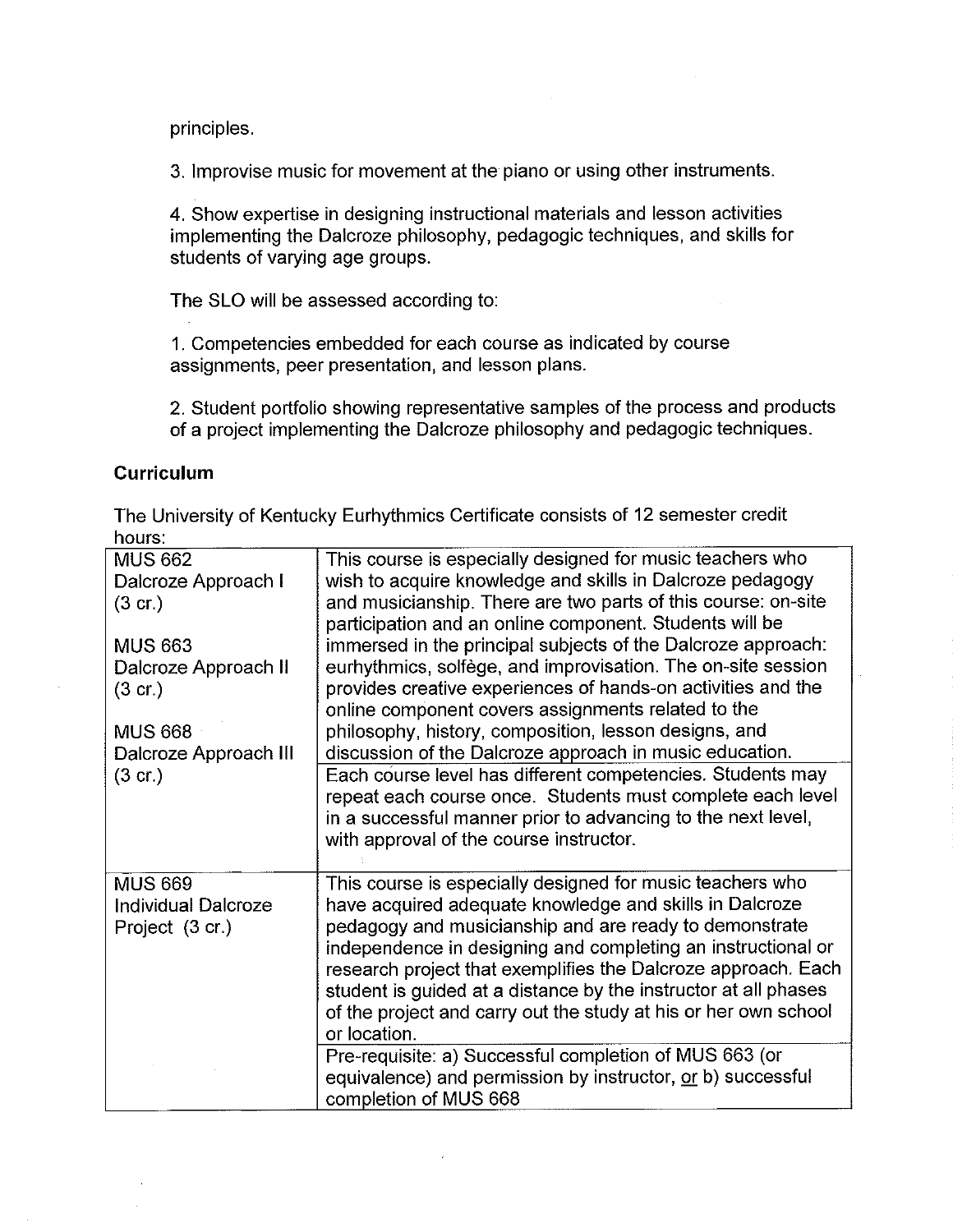### **Resources**

No additional resources are needed at the current time. The courses have been offered and ongoing since spring 2015. At the present time, these UK courses are the only eurhythmic courses offered online and will most likely attract students at distance locations in the future.

These four courses will be offered in rotation according to the need of the participants and can be flexible. Students must also participate in summer on-site workshops and pay a workshop fee in addition to regular tuition. Similar to the situation with the Orff Certificate, there should be enough revenue to support the visiting faculty based on workshop fees and credit tuition.

### **Admission Requirements and Application Procedures**

Students must have completed a Bachelor's degree in music of any emphasis. Students can enroll in one of these categories: 1) Post-baccalaureate, non-degree status or towards Rank I teacher certification; 2) Candidates who have satisfied all admission requirements towards an MM degree may apply these courses towards the MM degree in music education; 3) Graduate students enrolled in other programs may use this as electives towards other graduate music programs upon the approval of the students' advisor and the DGS.

Admission to the Graduate Certificate or award of the graduate certificate does not guarantee admission to any degree program at the University of Kentucky.

### **Graduate Certificate Completion Requirements**

The main target participants of this Graduate Certificate are in-service P-16 music teachers who hold a teaching job. However, the eurhythmics approach benefits musicians of all areas as well as dancers who are interested in creating expressive movement and music listening skills. All course work for the Graduate Certificate must be completed within five years of admission and with a GPA of 3.0 or better at all times.

### **Award of the Graduate Certificate**

Upon successful completion of the graduate certificate requirements, the Director shall send a completed, signed Graduate Certificate Completion Form and Certificate to the Dean of the Graduate School for verification and signature. The Graduate School will notify the Registrar for posting to the student's permanent transcript.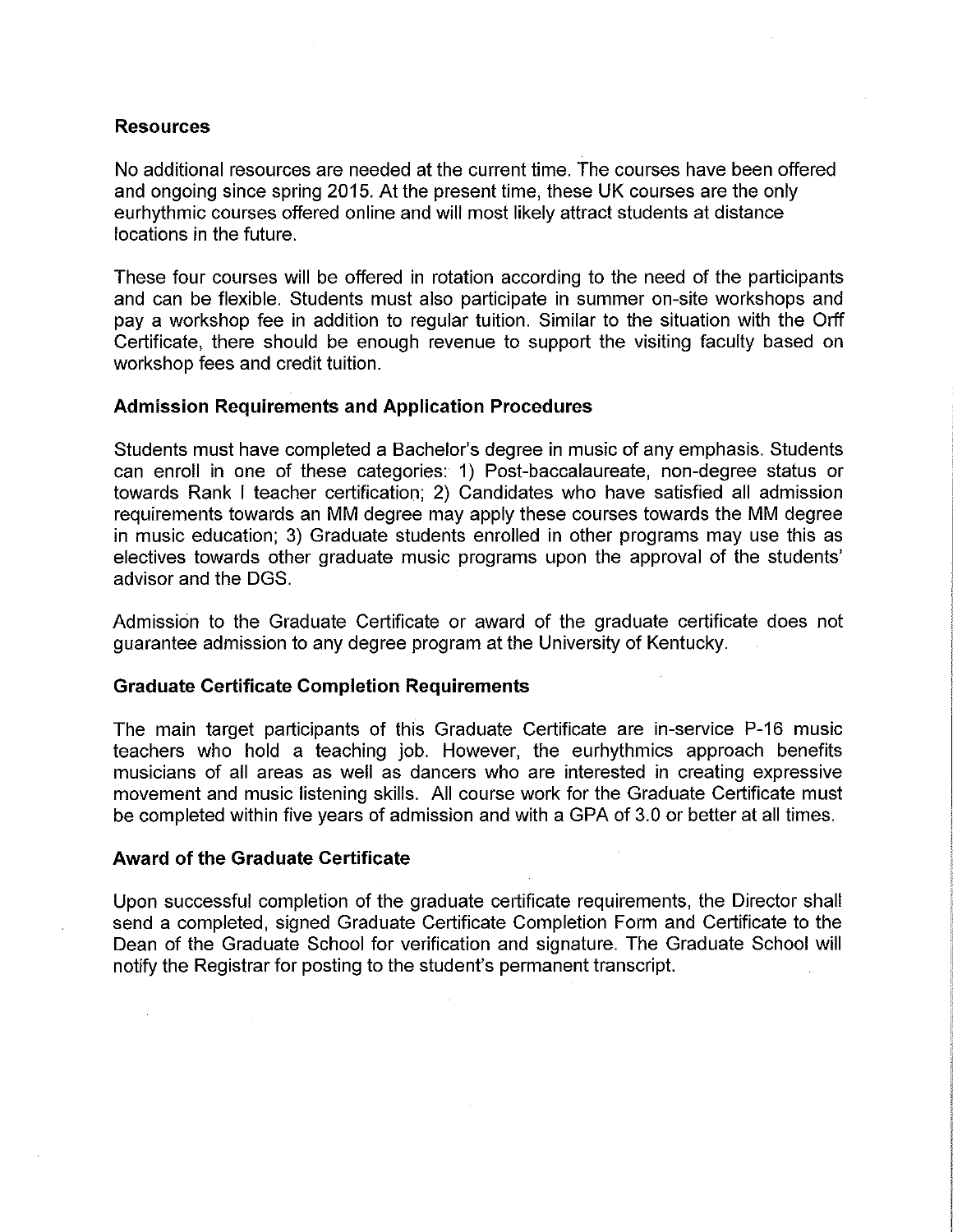# Benefits of the Graduate Certificate in Eurhythmics

For the Students

- Acquire expertise in an eclectic music approach in creative music teaching
- Better employment opportunities

For the College

• Provides training in eurhythmics for diverse disciplines in the region and beyond

• Enhances reputation with innovative curriculum in the arts

- For the University of Kentucky and the Commonwealth of Kentucky
	- Projects leadership in training in the arts
	- Enhances career opportunities for teachers and artists in Kentucky
	- Serves as a model eurhythmics program to other universities with online courses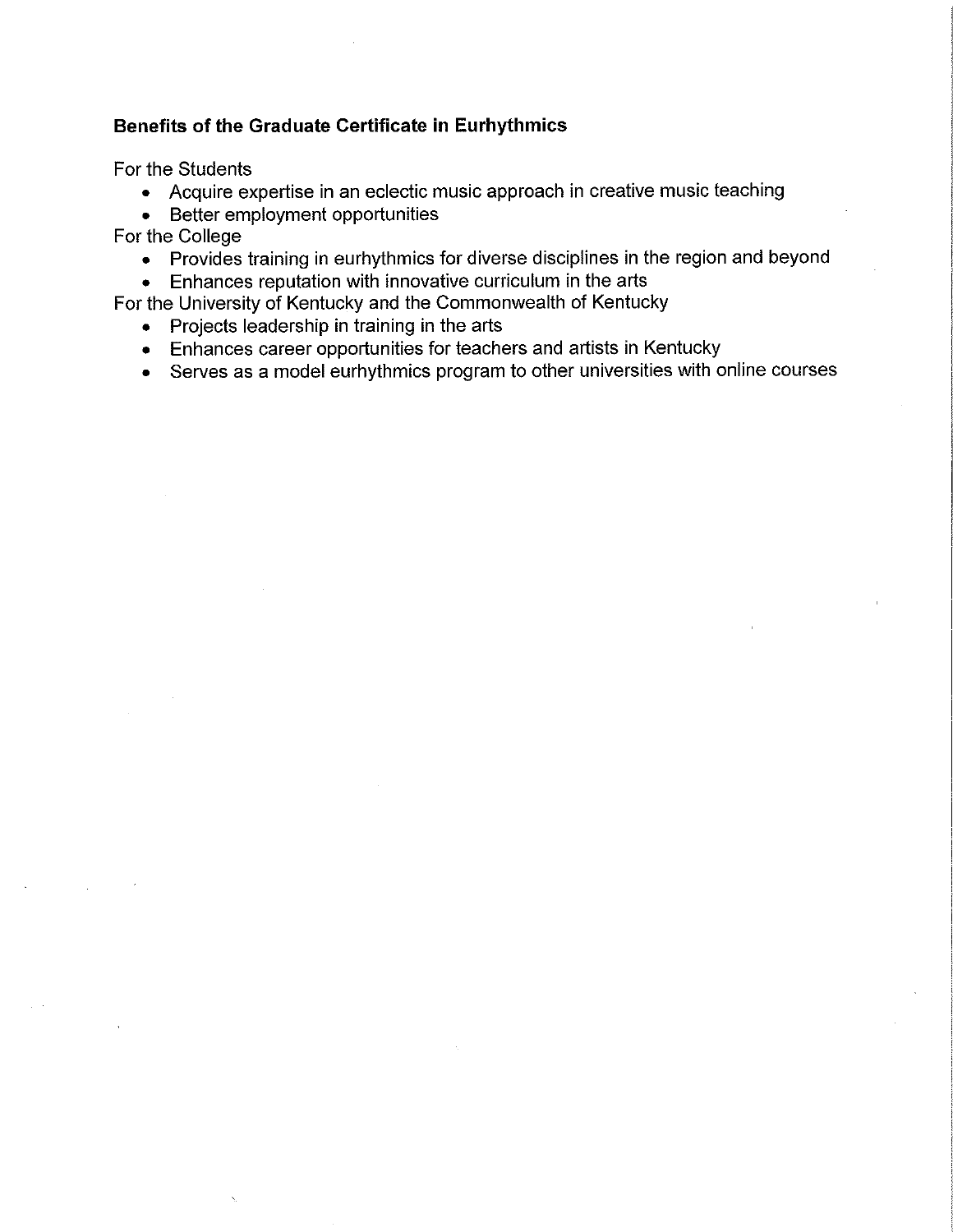

August 4, 2015

John Scheib, PhD Director, School of Music University of Kentucky

Dear Dr. Scheib:

It was a pleasure to have met you in Lexington a few weeks ago when you stopped in to see our Dalcroze class. I thoroughly enjoyed my time at UK. I am writing to offer my perspective on the unique Dalcroze program created by Drs. Wang and Anderson. Before offering my thoughts I'd like to provide context for my perspective.

I served on the executive board of the Dalcroze Society of America (DSA) for ten years, and was president from 2008 - 2012. During this time I presided at two national Dalcroze conferences. I was editor of the American Dalcroze Journal for eight years. While DSA president I served as the United States delegate to the Féderation Internationale des Enseignants de Rythmique (FIER), based in Geneva, Switzerland. I have observed the teaching of Dalcroze eurhythmics internationally and in many locations in the US, and have myself taught in programs across the country.

After working for years within the DSA, I concluded the organization's ethos rendered it incapable of making the changes necessary to keep the Dalcroze work alive and growing among its most likely proponents - music educators. Last year two colleagues and I founded the American Eurhythmics Society (AES), a professional organization dedicated to training and certifying music educators in Dalcroze eurhythmics. We dropped the name Dalcroze from the title of the AES to avoid a conflict with the Dalcroze Institute in Geneva. (Incidentally, there are four schools for eurhythmics in Switzerland, only one of which uses the name Dalcroze. The international body, FIER, dropped the name Dalcroze over 25 years ago to allow for expansion of the methodology.) The AES is thriving, and we are proud to count UK as one of our training center partners.

The program at UK is simply outstanding. Drs. Wang and Anderson have created a unique blend of elements, promoting both high-level individual musicianship skills and effective Dalcroze-based teaching skills. Some training programs are largely instructor-driven presentations. The UK program is learnercentered. It is designed to challenge and support students over three summers of intensive training, covering all essential areas of the methodology. Students at UK are introduced to the methodology, they practice and refine their musicianship skills, and they apply what they have learned in live demonstrations and peer teaching. The UK program stimulates continued growth and development of its students, a quality that sets it apart from other programs.

Todd Anderson has not only established a comprehensive curriculum, he is a generous colleague and a first-rate teacher. He is as demanding as he is encouraging. I saw how well he shaped the rigorous twoweek session, responding to individuals when necessary while also keeping the whole class moving forward together. Todd is a tremendous asset to the UK program.

 $\mathbf{1}$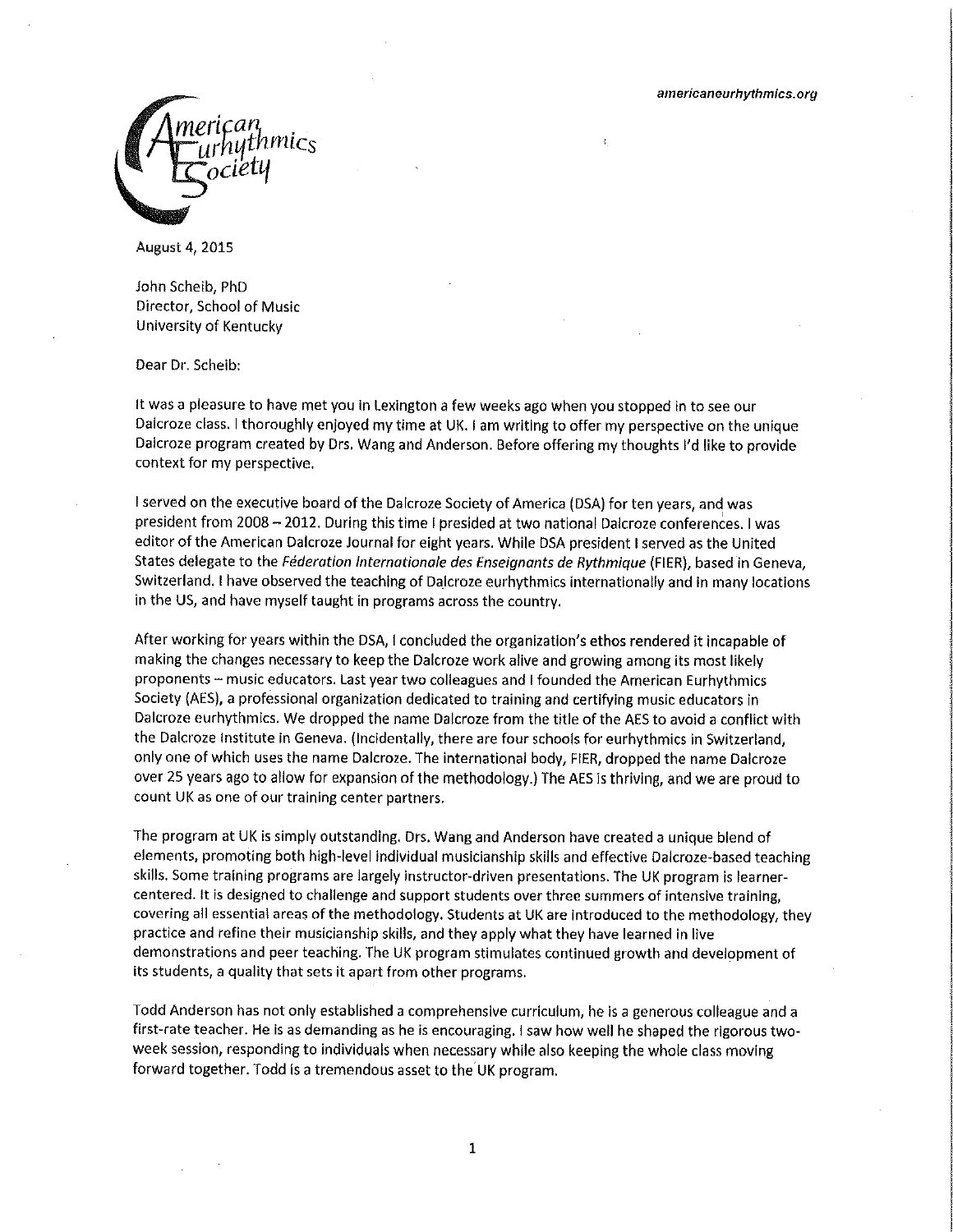

To my knowledge, the online Dalcroze courses offered through UK are the only such courses in the US. These are especially valuable as the summer program is so intense. Students often need time to unpack the content and use it in situ, and the online courses are an effective tool for helping them. The online courses also serve to build positive relationships between students and the UK Dalcroze program. Students from all over the world can take advantage of the courses, even if they haven't attended the in-person summer session (although we hope the online courses will encourage them to come to Lexington). The AES will post a link on its website to the UK online Dalcroze courses. I can envision students trained elsewhere in Dalcroze wanting to take the online UK courses, as they would benefit any Dalcroze student at virtually any phase of training. Combining intensive summer training with academic year online courses is surely a smart way to build UK's Dalcroze program.

Dr. Wang's presence has a significant positive effect on the program. She not only saw to many practical details (furnishing hand-held percussion instruments, video taping sessions, ensuring that everyone had rides to the party), she provided advice and counsel to Todd and me about a host of issues. She suggested a better way to use our rubric when grading exams, and pointed out that we had useable data for research purposes right in front of us, if we would just take time to organize it. Her sincere care in setting up and nurturing the Dalcroze program make an enormous difference to students and faculty alike. There is a sense we are in good hands at UK, and I came to understand this feeling is due in large measure to Dr. Wang's influence.

Six students took portions of the AES certification exams at UK, more than any other summer training program in the history of the AES. These numbers bode well, certainly for the AES, and I hope also for UK. I believe we can build a mutually beneficial relationship over time.

The UK program is a model for other university programs. I plan to bring a number of UK features back to the University of St. Thomas Graduate Programs in Music Education next summer.

Thank you for your support of the Dalcroze program. The facilities this summer were ideal. I enjoyed my work at UK tremendously, and am thrilled to have been invited back for the summer of 2016. I look forward to seeing you then if not before.

Sincerely,

Kathy Thomsen, DMA Professor, Hamline University, St. Paul, MN Secretary/Treasurer, American Eurhythmics Society

Copy: Dr. David Sogin, Dr. Todd Anderson, Dr. Cecilia Wang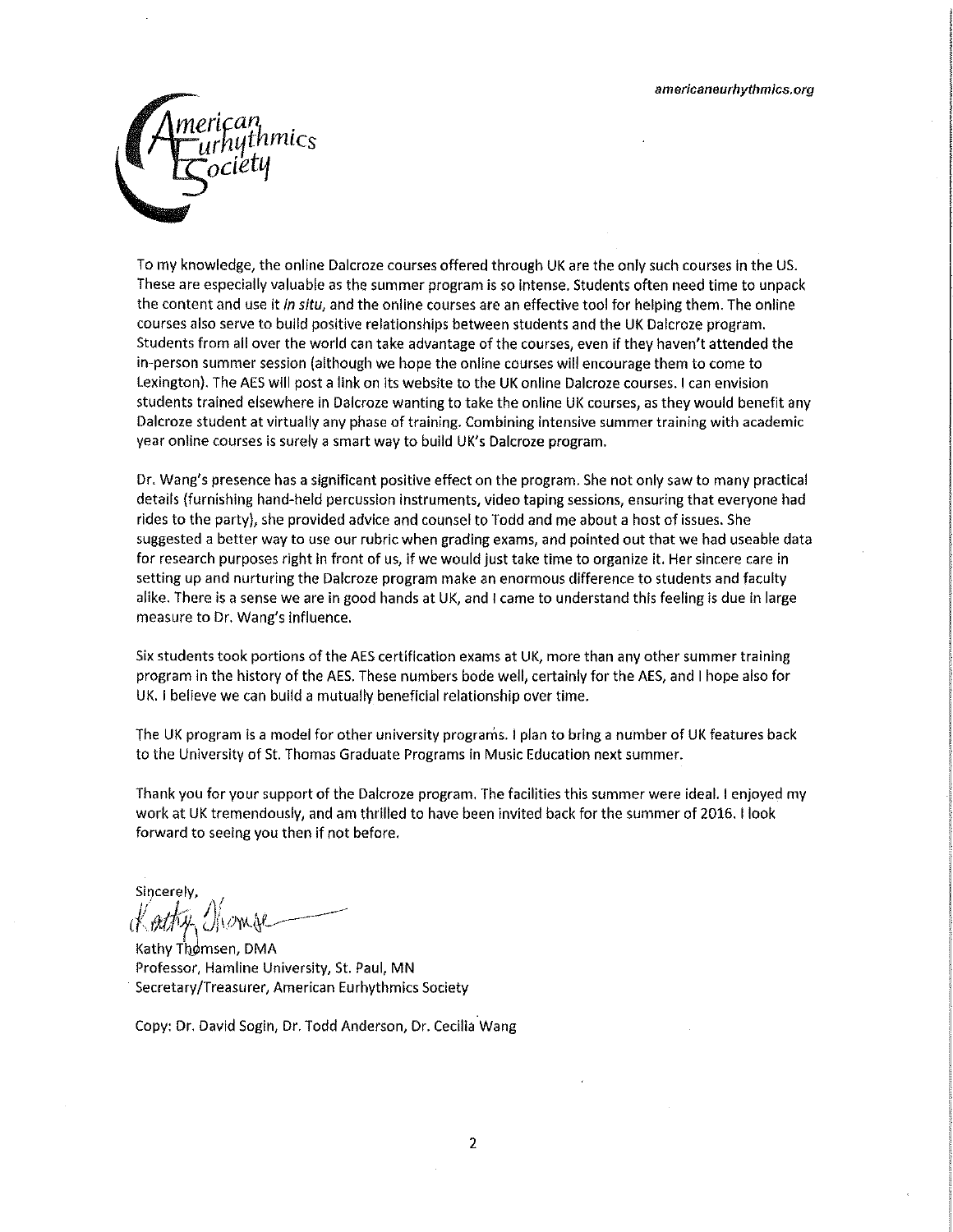# **SIGNATURE ROUTING LOG**

## **General Information:**

| Proposal Type: Course                      | Program                                                                        | Other $\boxtimes$ |                                        |
|--------------------------------------------|--------------------------------------------------------------------------------|-------------------|----------------------------------------|
|                                            | Proposal Name <sup>1</sup> (course prefix & number, pgm major & degree, etc.): |                   | Graduate Certificate in<br>Eurhythmics |
| Proposal Contact Person Name: Cecilia Wang |                                                                                | Phone: 7-8203     | Email:<br>cecilia.wang@uky.edu         |

# **INSTRUCTIONS:**

Identify the groups or individuals reviewing the proposal; note the date of approval; offer a contact person for each entry; and obtain signature of person authorized to report approval.

# **Internal College Approvals and Course Cross-listing Approvals:**

| <b>Reviewing Group</b> | Date<br>Approved | <b>Contact Person (name/phone/email)</b>          | <b>Signature</b> |
|------------------------|------------------|---------------------------------------------------|------------------|
| School of Music        |                  | John Scheib / 7-4900 /<br>john.scheib@uky.edu     |                  |
| College of Fine Arts   |                  | Anna Brzyski / 388-9899 /<br>anna brzyski@uky.edu |                  |
|                        |                  |                                                   |                  |
|                        |                  |                                                   |                  |
|                        |                  |                                                   |                  |

# **External-to-College Approvals:**

| Council                             | <b>Date</b><br><b>Approved</b> | <b>Signature</b>           | Approval of<br>Revision <sup>2</sup> |
|-------------------------------------|--------------------------------|----------------------------|--------------------------------------|
| Undergraduate Council               |                                |                            |                                      |
| <b>Graduate Council</b>             |                                | Roshan Nikou               |                                      |
| <b>Health Care Colleges Council</b> |                                |                            |                                      |
| Senate Council Approval             |                                | University Senate Approval |                                      |

### Comments:

<sup>&</sup>lt;sup>1</sup> Proposal name used here must match name entered on corresponding course or program form.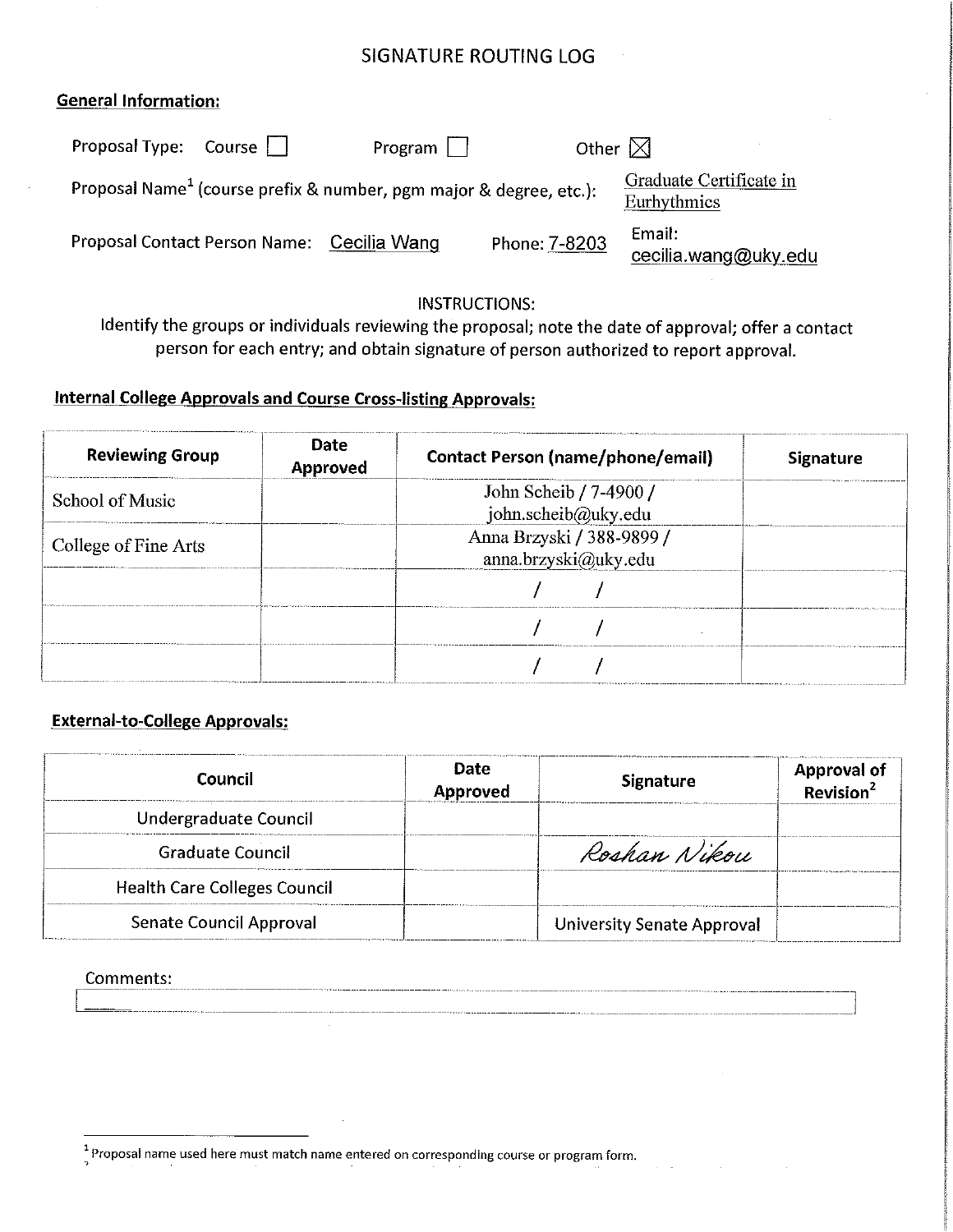#### **Ellis, Janie**

| From:               | Nikou, Roshan                                                                                                                                                               |
|---------------------|-----------------------------------------------------------------------------------------------------------------------------------------------------------------------------|
| Sent:               | Friday, January 23, 2015 3:31 PM                                                                                                                                            |
| To:                 | Brothers, Sheila C; Carvalho, Susan E; Ellis, Janie; Ett, Joanie M; Hippisley, Andrew R;<br>Jackson, Brian A; Lindsay, Jim D.; Nikou, Roshan; Price, Cleo; Timoney, David M |
| Cc:                 | Watkins, John; Fleming, Steve; Cardarelli, Kathryn; Diaz, Monica; Brzyski, Anna; Wang,<br>Cecilia                                                                           |
| Subject:            | Transmittals                                                                                                                                                                |
| <b>Attachments:</b> | Program change PhD in Music Education-signed.pdf; Graduate Certificate in<br>Eurhythmics rev-signed.pdf; Latino-signed.pdf; GC in BIOSTATISTICS Proposal-<br>signed.pdf     |

TO: Andrew Hippisley, Chair and Sheila Brothers, Coordinator Senate Council

FROM: Brian Jackson, Chair and Roshan Nikou, Coordinator Graduate Council

Graduate Council approved the following proposals and is now forwarding them to the Senate Council to approve.

# **Programs and Certificates**

PhD in Music Education

Graduate Certificate in Eurhythmics

Graduate Certificate in Latin American, Caribbean, and Latino Studies

Graduate Certificate in Biostatistics

Roshan Nikou The Graduate School The University of Kentucky 101 Gillis Building - 0033 Phone: (859) 257-1457 Fax: (859) 323-1928 Roshan.Nikou@uky.edu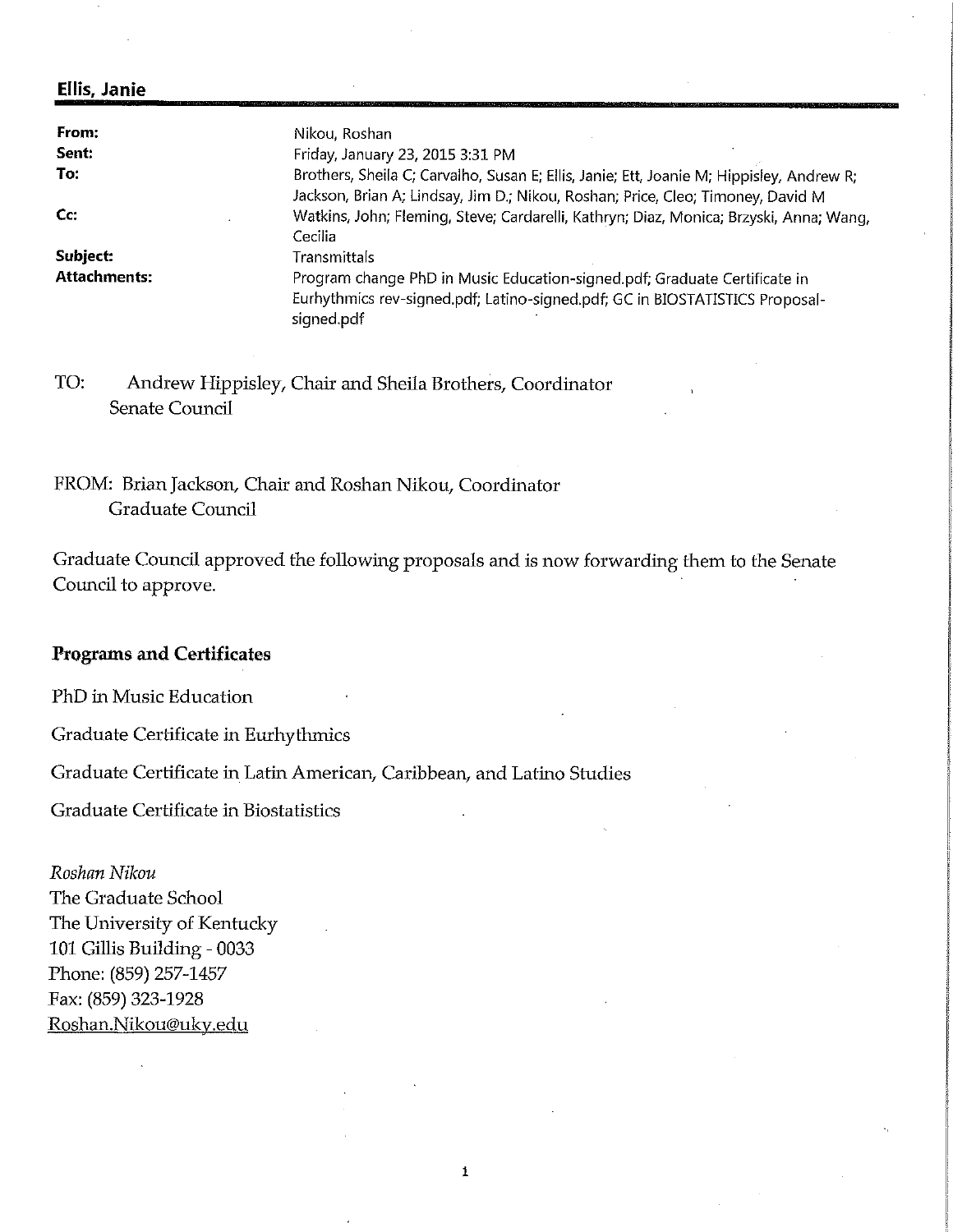Hi Margaret, in the areas of art and music, we often invite artists and musicians of specific expertise to give seminars and workshops. Due to the nature of the field of study, Dalcroze Eurhythmics at this time has only a few experts in the USA (more in Europe). There are only five Masters of Arts teacher in the American Eurhythmics Society, and we are having two of them in the effort of reviving the approach. Such expertise in musical movement and dance cannot be measured with exact academic labels. For instance, the concert master of the Philadelphia orchestra may only have a performance certificate from the Curtis institute of Music but his expertise might only be matched by those of Isaac Perlman! The current teaching faculty has agreed to be committed to teach here for several years, and by that time, we will have grown our own certified instructors not only for us but for the rest of the country. By having UK be one of the few national AES training centers, we become an important hub for now, as it will allow us to attract students from many other states.

As the DGS , upon the approval of the certificate in Eurhythmics by the SC , I will submit the credentials of the instructors to the graduate school for Associate membership to the Graduate School.

Members of the graduate faculty associated with this certificate that either disassociate themselves with the University of Kentucky or retire, the Director of Graduate Studies in consultation with either the Director of the Certificate program or the division Coordinator for Music Education will appoint the replacement faculty members to the certificate with the appropriate credentials.

Margaret, Martina is now officially an Associate Member of the Graduate Faculty and will defend her dissertation for her Ph.D. on Dec 1, 2015. With that, she should be allowed if I understand correctly to act as the Certificate director.

Margaret, thank you again for responding to me in such a timely manner. I truly appreciate your due diligence and clarity on the matter and I realize that it is important that we do get this right. Thank you again for working with me and I hope it goes on through this time!

Best, David Sogin

-- Dr. David W. Sogin Professor of Music Education Coordinator for Music Education & Music Therapy School of Music University of Kentucky Lexington, KY 40506-0022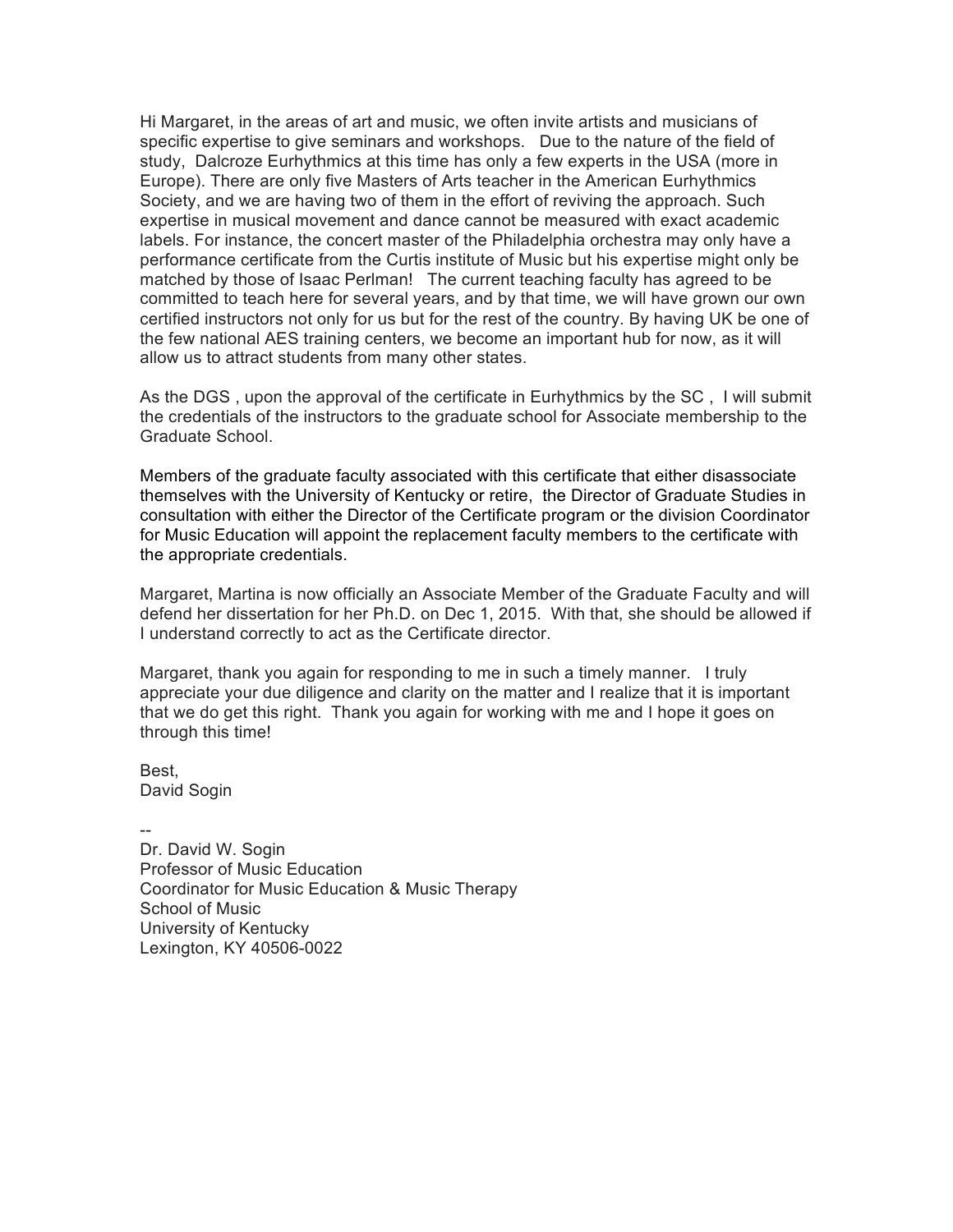

**Schroeder, Margaret <mmohr2@g.uky.edu>**

# **Re: New Cmte Item SAPC\_New Graduate Certificate in Eurhythmics**

**Wang, Cecilia** <cecilia.wang@uky.edu> Fri, Apr 24, 2015 at 8:55 PM

To: "Schroeder, Margaret" <m.mohr@uky.edu> Cc: "Sogin, David W" <David.Sogin@uky.edu>, "Scheib, John" <John.Scheib@uky.edu>

Dear Margaret,

Thank you for your review. I am happy to answer your questions.

Let me first try to put the subject matter in its wider perspectives, and to make a long story short. "Dalcroze Eurhythmics" is a special music teaching/learning approach that has been used successfully in many countries in the 20th Century. However, due to strict certification rules that resulted in the lack of opportunities for training in the United States, this approach diminished greatly in the last two decades. (As of last year, there were only about 60 members of the DalcrozeUSA compared to over 600 members of Dalcroze Society of Japan). There is now a new national organization--the American Eurhythmics Association (http://www.americaneurhythmics.org) with fresh new rules for certification. It is in this spirit of renewal that I hope UK would be a part in bringing this special creative approach back to the mainstream of the United States, especially to music teachers of Kentucky.

To answer your questions:

Need more information about the need and projected numbers for the program

It will take some time to build the program, so I would expect 46 students at the beginning. However, the program should be self-sustaining and hopefully expand. I am basing this on the model of the Graduate Certificate in Orff Schulwerk which has been in the black for 29 years. By offering summer courses, we utilize visiting faculty resources available only in the summer, as well as attracting in-service teachers for attendance.

There is mentioning of visiting professors, please clarify and how they will be used – graduate affiliate status

There are extremely few qualified instructors of the Dalcroze approach in the USA (less than ten with a Doctoral degree, and only four Master Teaching Artists certified by the AES). Two of them, Dr. Todd Anderson and Dr. Kathy Thomsen, will serve as our instructors this coming summer. Dr. Thomsen is a graduate faculty at Hamline University. Dr. Anderson, our part-time instructor and alumnus, has committed for overseeing our Dalcroze program on a long-term basis. This certification is supervised by Dr. David Sogin who is the DGS of the School of Music.

What is the Graduate Faculty of Record – School of Music or what Program?

While the Dalcroze approach can benefit all musicians and dancers, this Graduate Certificate aims at professional development of P-16 music teachers. The faculty coordinator of general music is the point person here. I am that person at the current time.

 $\circ$  Clarification for who this is aimed at – mention having to go to schools and teach, etc. Who will be the users and what will they end up doing?

The target participants are for professional development of in-service music teachers who want to acquire musicianship and creative learning-and-teaching in a multi-modal setting. They may apply these courses towards a master's degree or Rank I, upon proper admissions procedures.

Stronger connection than just "people from Asia will be interested" – culturally relevant statement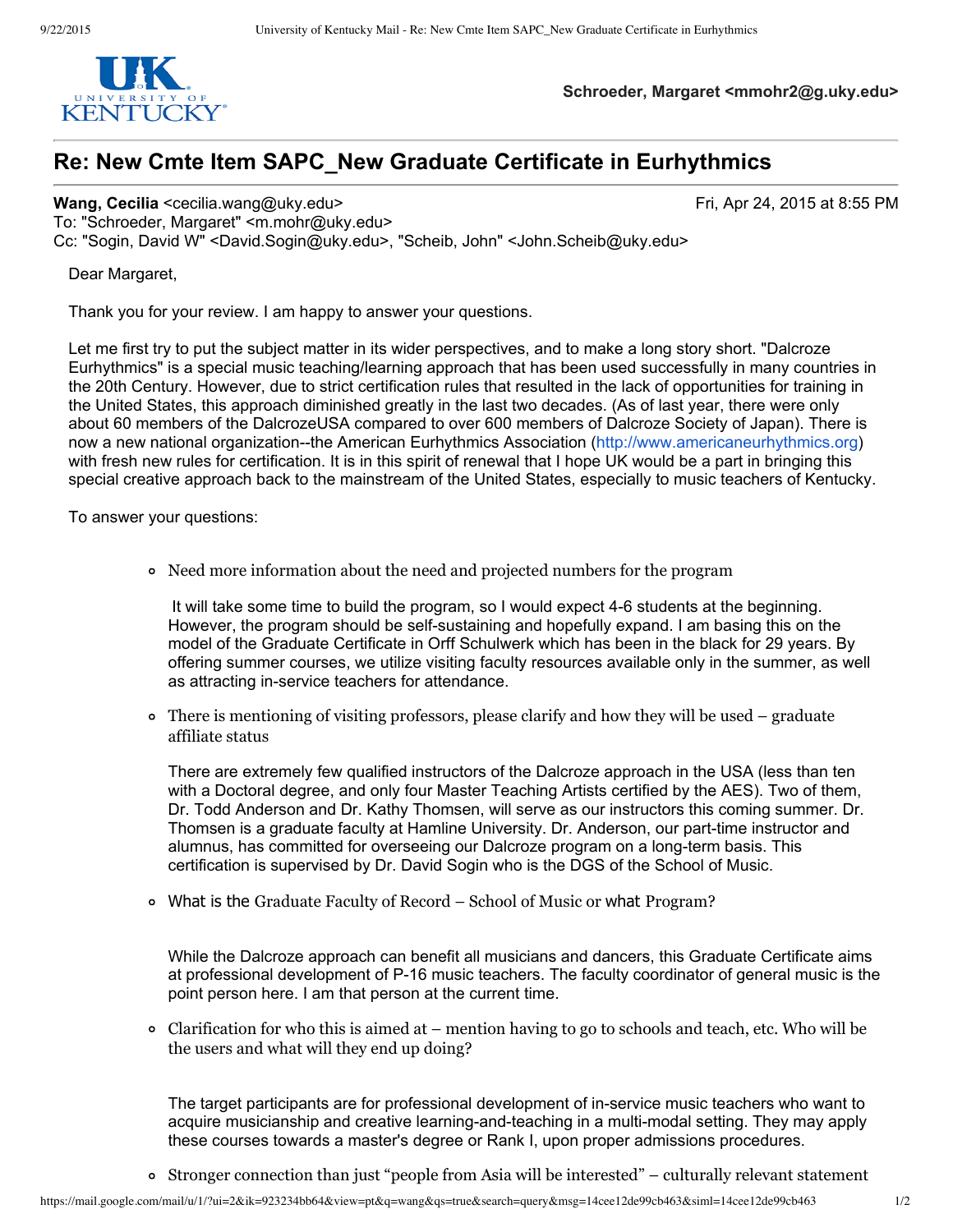9/22/2015 University of Kentucky Mail - Re: New Cmte Item SAPC\_New Graduate Certificate in Eurhythmics

There is no cultural intent here, only that the Dalcroze approach is popular in Asian countries. There are usually some participants from Asia attending our Orff summer courses.

Thank you again for your consideration.

Best Regards, **Cecilia** [Quoted text hidden]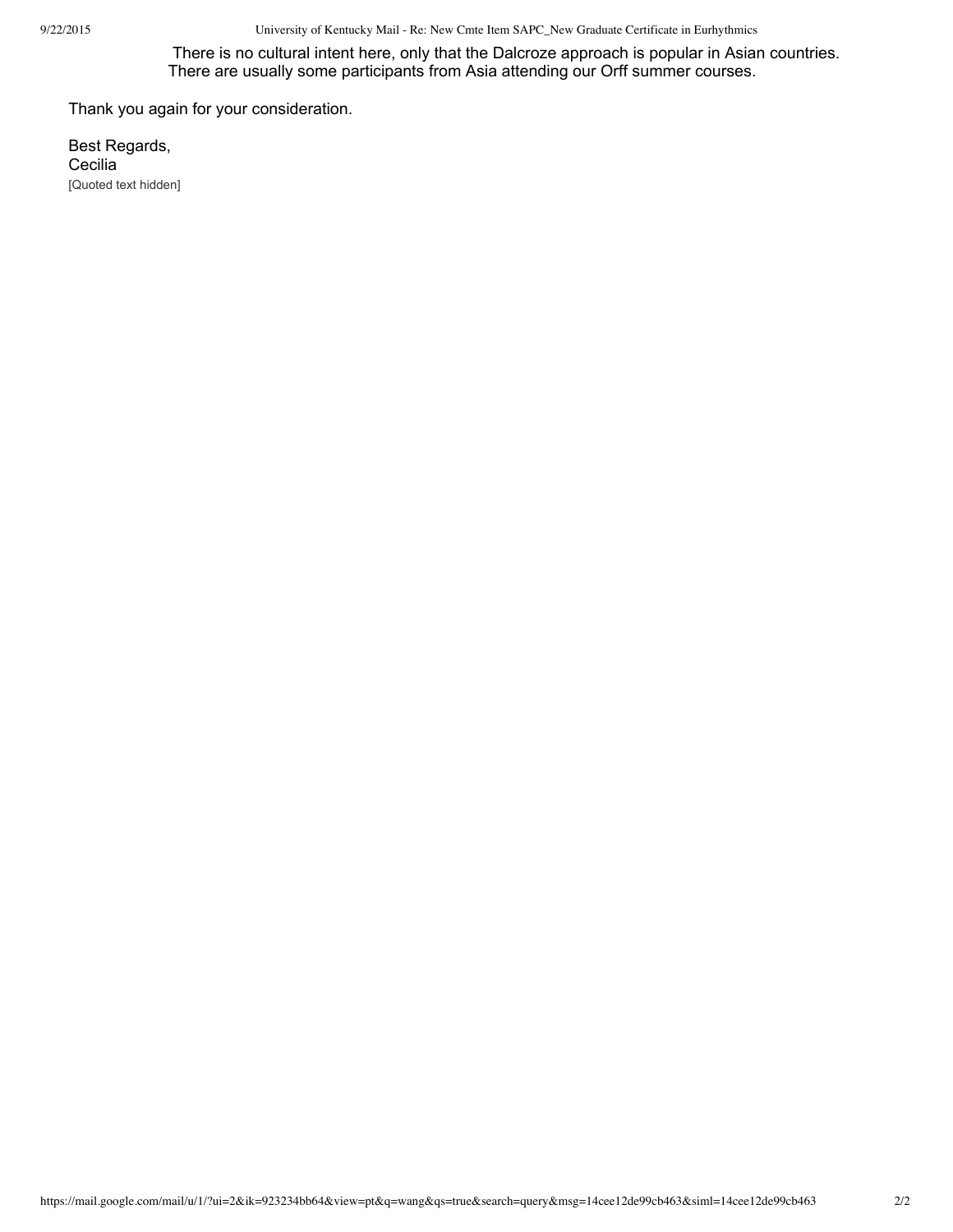

**Schroeder, Margaret <mmohr2@g.uky.edu>**

# **Re: New Cmte Item SAPC\_New Graduate Certificate in Eurhythmics**

#### **Wang, Cecilia** <cecilia.wang@uky.edu> Sun, Feb 22, 2015 at 6:04 PM

To: "Brothers, Sheila C" <sbrothers@uky.edu>

Cc: "Schroeder, Margaret" <mmohr2@uky.edu>, "Wilhelm, Ronald J" <ron.wilhelm@uky.edu>, "Williams, John C" <jcwilliams@uky.edu>, "AlexanderSnow, Mia" <mia.alexandersnow@uky.edu>, "Arthur, Mary" <marthur@uky.edu>, "Baker, Michael R" <mrbake00@email.uky.edu>, "Browning, Steven R" <srbrown@email.uky.edu>, "Childs, Paul D" <paul.childs@uky.edu>, "Folmar, Chelsea N" <chelsea.folmar@uky.edu>, "Griffith, William S" <william.griffith@uky.edu>, "Ilahiane, Hsain" <hsain.ilahiane@uky.edu>, "Karan, P P" <ppkaran@uky.edu>, "O'Connor, Lisa G" <lisa.oconnor@uky.edu>, "Hippisley, Andrew R" <andrew.hippisley@uky.edu>, "Sogin, David W" <David.Sogin@uky.edu>, "Scheib, John" <john.scheib@uky.edu>

Dear Review Committee for the Graduate Certificate for Eurhythmics,

Please forgive me for writing to you directly. As the deadline of March 2 is near and that business is delayed due to bad weather, I feel it would be easier if I would address the two concerns posted by Sheila Brothers (Listed below with my response).

1. The proposal refers to the "main faculty," but there is no explicit mention of a faculty of record.

Response: The main faculty is the music education faculty teaching classes in the General Music area. This is me at the moment. Next year, we are expected to have a new faculty on board, her name is Dr. Martina Vasil (to be confirmed officially).

2. In the section "Admission Requirements and Application Procedures" there is a sentence about "candidates who have satisfied all admissions requirements toward an MM [Master of Music] degree may apply these courses towards the MM degree in music education." I am not clear on what exactly this means. In the past, SC has expressed concern about a student in an associated graduate degree program being able to earn the related graduate certificate merely by completing the graduate degree program requirements. It is acceptable for a student who is first enrolled in a graduate certificate, however, to transfer in up to nine credits from the certificate to count towards the graduate degree.

Response: While the courses required for the Graduate Certificate can overlap with courses for the MM degree, the Certificate has its own admission and completion requirements and the MM degree also has its own admission and completion requirements. One can complete the Graduate Certificate without the MM degree, and vice versa. Only up to nine hours of the Certificate can be transferred into the MM degree. In other words, we are careful to follow the Graduate School requirements in each case.

Thank you for your attention. Please feel free to call me (859-552-6772) if you need further explanation.

Regards,

Cecilia Wang

On Fri, Jan 30, 2015 at 3:39 PM, Brothers, Sheila C <sbrothers@uky.edu> wrote:

Good afternoon, Margaret. There is another item ready for review by the Senate's Academic Programs Committee (SAPC). This is for a new Graduate Certificate in Eurhythmics.

This proposal is attached here and can also be found at http://www.uky.edu/Faculty/